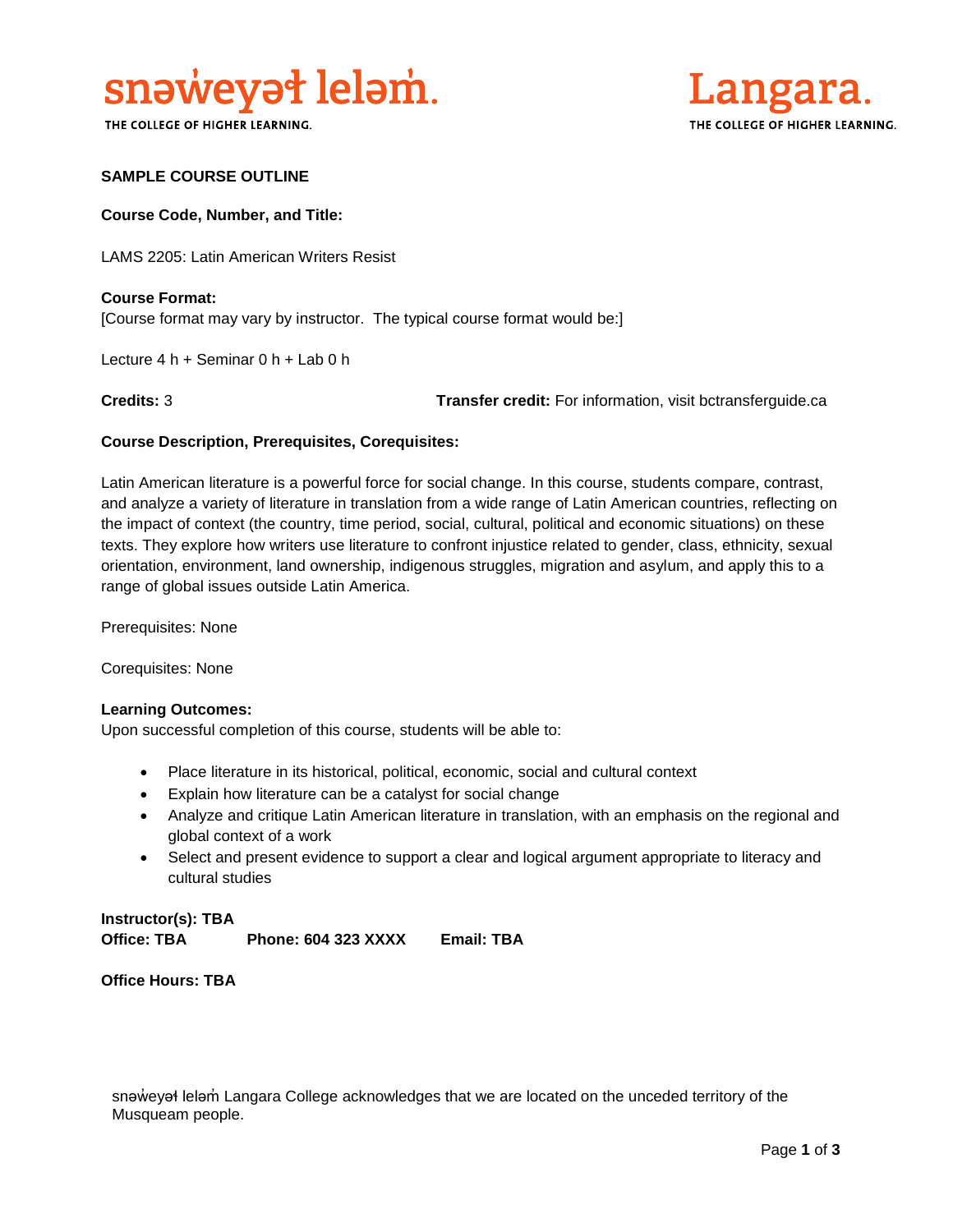# snaweyat lelam.

THE COLLEGE OF HIGHER LEARNING.



### **Textbook and Course Materials:**

[Textbook selection may vary by instructor. An example of texts and course materials for this course might be:}

For textbook information, visit [https://mycampusstore.langara.bc.ca/buy\\_courselisting.asp?selTerm=3|8](https://mycampusstore.langara.bc.ca/buy_courselisting.asp?selTerm=3|8)

Note: *This course may use an electronic (online) instructional resource that is located outside of Canada*  for mandatory graded class work. You may be required to enter personal information, such as your name *and email address, to log in to this resource. This means that your personal information could be stored on servers located outside of Canada and may be accessed by U.S. authorities, subject to federal laws. Where possible, you may log in with an email pseudonym as long as you provide the pseudonym to me so I can identify you when reviewing your class work.* 

**Assessments and Weighting: Final Exam % Other Assessments % (An example of other assessments might be:) %**

Midterm Exam: 20% Quizzes/Tests: 20% Assignments: 40% Field Experience: 10% Participation: 10%

The best way to test learning of the content of this course is via multiple take home assignments rather than an in class final. This will give the students the chance to calmly synthesize concepts rather than do so under pressure in a final exam.

Participation format: 50% based on attendance and 50% based on active participation in pair, group and full class discussions

Proportion of individual and group work: Individual: 80% Group: 20%

**Grading System:** Letter grade Specific grading schemes will be detailed in each course section outline.

Passing grade: D

*This generic outline is for planning purposes only.*